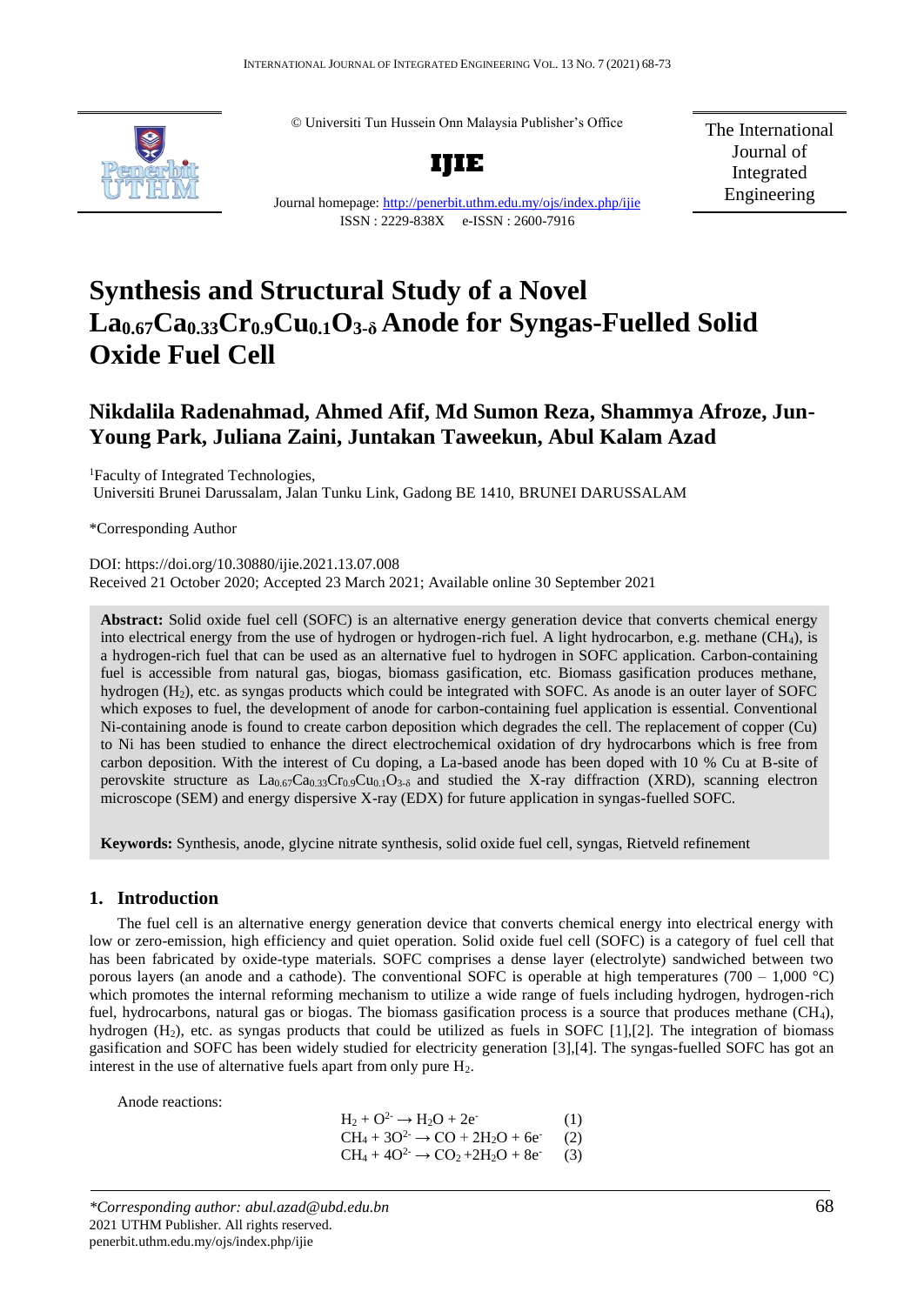$$
CH4 \rightarrow C + 2H2 \qquad (4)
$$
  
\n
$$
C + O2 \rightarrow CO + 2e
$$
  
\n
$$
C + 2O2 \rightarrow CO2 + 4e
$$
  
\n(5)

Cathode reaction:



**Fig. 1** - **Diagram of oxygen ion conduction and overall process in H2/CH4-fuelled SOFC** 

The typical SOFC can be seen in Fig. 1 when  $H_2$  and CH<sub>4</sub> are used as fuels. The possible chemical reactions in  $H_2$ or CH<sub>4</sub>-fuelled SOFC are as equations  $(1) - (7)$  [5]. When carbon-containing fuel is fed to SOFC, there exists carbon deposition at the anode. However, material development especially anode is the crucial approach to prevent coke formation [6].

#### **1.1 The Development of Anode Material**

The anode is generally categorized into two main classes: Ni-based anode and Ni-free anode. The Ni-based anode consists of nickel in compound with superior properties in catalytic activity, electrical conductivity, gas diffusivity and structural integrity such as Ni/YSZ, Ni/ScSZ, Ni/rare earth, Ni/Yttrium doped Ceria. YSZ has been fabricated into Ni/YSZ as a favoured anode by its high electrochemical mechanism in H<sup>2</sup> oxidation with the high stability under SOFC operation [7] but Ni/YSZ suffers from coke formation when carbon-containing fuel is used. The carbon formation can occur more probably on Ni-based materials compared to other anode materials (Ni-free anode).

The Ni-free anode is the cermet that is free of nickel in the compound. It is an alternative anode for SOFC application with carbon-containing fuel. There existed the Ni-free anode development of  $SrMoO<sub>4</sub>$  [8],  $Sr_2Mg_{1-x}Mn_xMoO_{6-6}$  [9],  $Sr_2COM_0O_6$  [10],  $RuO_x-ZrO_2$  [11] and  $Gd_2Ti_{1.4}Mo_{0.6}O_{7-6}$  [12] tested in H<sub>2</sub>, CH<sub>4</sub> and H<sub>2</sub>S. The reported studies have been successfully carried out on Cu-ceria [13], Cu–YSZ [13] and Cu–CeO $\sim$ ScSZ [14] in a carbon-containing atmosphere. A Cu/CeO<sub>2</sub>/YSZ anode shows better performance with CO and syngas fuels compared with Ni/YSZ. A copper (Cu) doping in  $Cu/CeO<sub>2</sub>/YZZ$  composite anode can be a solution to prevent carbon deposition by its direct electrochemical oxidation of dry hydrocarbons [15]. When Ni is replaced by impregnating ceria with Cu, the reaction (8) does not take place on Cu and the availability of  $O<sup>2−</sup>$  on the surface of the ceria assists the reactions (9) and (10) over the reaction (11). This overcomes the coke formation [15].

| $CH_4 + 2O^{2-} = C + 2H_2O + 4e^{-}$ | (8)  |
|---------------------------------------|------|
| $CO + O^{2-} = CO_2 + 2e^{-}$         | (9)  |
| $CO + H2O = CO2 + H2$                 | (10) |
| $2CO = C + CO2$                       | (11) |

A number of studies on La-based anodes, such as LaFe<sub>0.5</sub>Cr<sub>0.5</sub>O<sub>3</sub> [16] and La<sub>0.83</sub>(Ba,Ca)<sub>0.17</sub>Fe<sub>0.5</sub>Cr<sub>0.5</sub>O<sub>3</sub>-<sub>δ</sub> [17] have been carried out especially La<sub>1-x</sub>Sr<sub>x</sub>Cr<sub>1-y</sub>Ru<sub>y</sub>O<sub>3</sub> [18], La<sub>0.8</sub>Sr<sub>0.2</sub>CrO<sub>3</sub> based Ru catalysts [19], (La<sub>0.75</sub>Sr<sub>0.25</sub>)Cr<sub>0.5</sub>Mn<sub>0.5</sub>O<sub>3-δ</sub> [20], La<sub>0.8</sub>Sr<sub>0.2</sub>Cr<sub>0.8</sub>Mn<sub>0.2</sub>O<sub>3</sub>-<sub>δ</sub> [21] and La<sub>1-x</sub>Ca<sub>x</sub>Cr<sub>0.5</sub>Ti<sub>0.5</sub>O<sub>3</sub>-<sub>δ</sub> [22] were tested in carbon-containing atmospheres. With the interest in Cu doping La-based anode, we synthesized a Cu-dopping in  $La_{0.67}Ca_{0.33}Cr_{0.9}Cu_{0.1}$  (LCCC) as a novel anode for application in syngas-fuelled SOFC.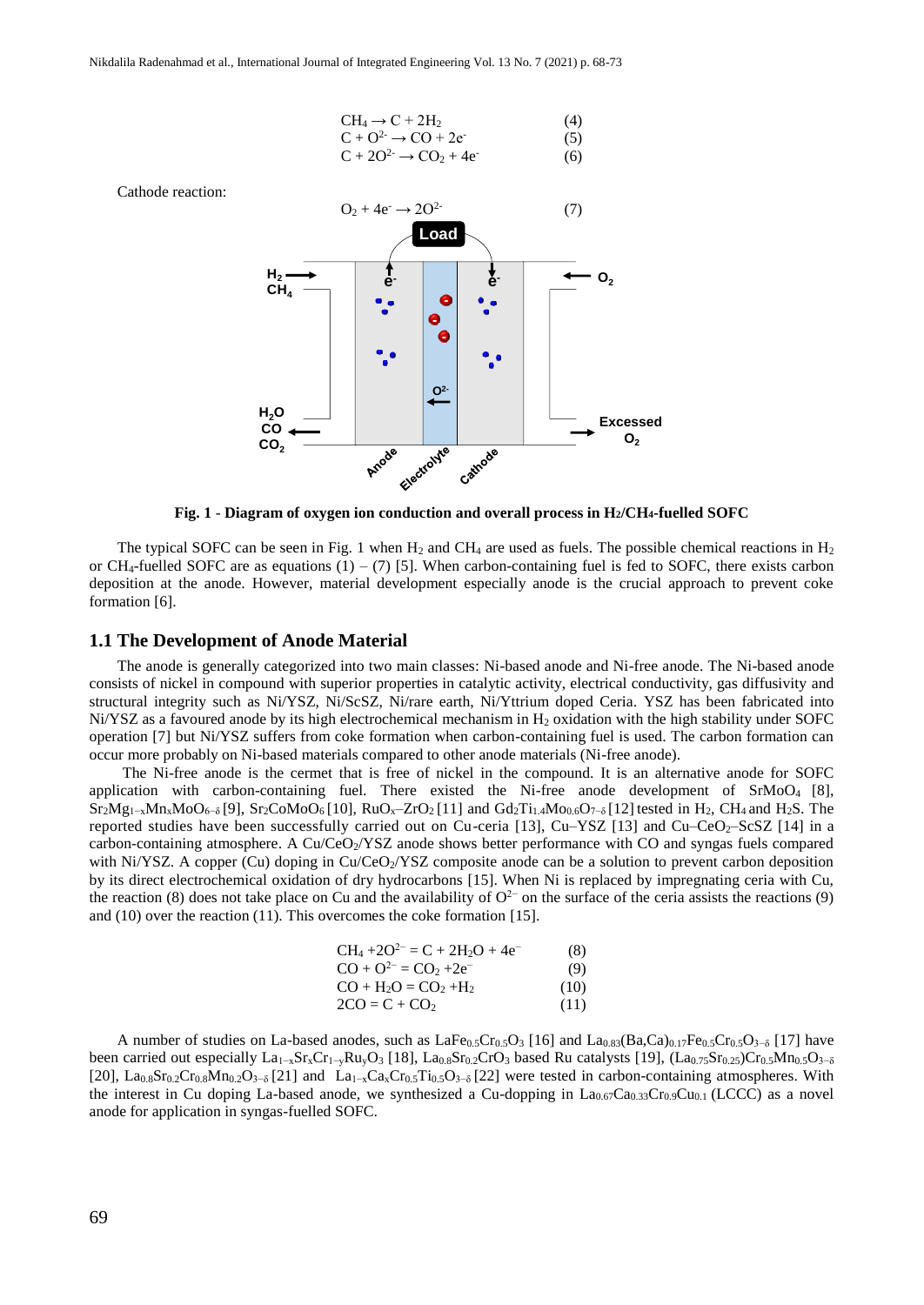#### **2. Experimental**

A composite anode of  $La_{0.67}Ca_{0.33}Cr_{0.9}Cu_{0.1}$  (LCCC) was synthesized by the glycine nitrate process (GNP) method. The stoichiometric ratio of  $La(NO_3)_3·6H_2O$ ,  $CaN_2O_6·4H_2O$ ,  $CrN_3O_9·9H_2O$ ,  $Cu(NO_3)_2·2.5H_2O$  and glycine (fuel) were placed in a beaker in the ratio of 1:2 (nitrates: fuel). The mixture was dissolved in an amount of deionized (DI) water in a beaker and stirred with a magnet stick on a magnetic heater at 280 °C. The mixing was monitored until the autocombustion took place and the mixture becomes ash. The obtained ash was used to calcine at 600 °C for 4 hours. The powder was ground with acetone until it dried and calcined for the second time at 1,000 °C for 4 hours. X-ray diffractometer of Empyrean Alpha 1 of Malvern Panalytical (CuK $\alpha$ 1 = 1.5406 Å) was used at Sejong University to examine the crystalline phase in the air and performed Rietveld analysis by FullProf software [23]. The morphology of the material was studied by scanning electron microscope (SEM) of JEOL JSM-7610F at Universiti Brunei Darussalam to observe the micro-scale feature of the material. The solid materials were placed on the sample holder and conducted carefully to analyzing the chamber that was controlled the pressure in JEOL. The device employed electron dispersion to perform an SEM image on a computer screen connected. A device to identify the elemental distribution is an energy dispersive X-ray (EDX) analyzer. EDX displays the content of the elements in percentage. The EDX utilizes an effective X-ray to detect the chemical compositions of the sample.

#### **3. Results and Discussion**

Fig. 2a) shows the XRD profile of LCCC and Fig. 2b) displays the Rietveld refinement by using FullProf. The indexing of the XRD was carried out using the software TREOR90. The Rietveld refinement reveals that LCCC is an orthorhombic symmetry (space group of *Pbnm*). The diagram of the 3D atomic structure is shown in Fig. 3. In perovskite LCCC, La and Ca (purple atoms) reside at A-site surrounded with octahedral  $(BO_6)$  and oxygen atoms (red atoms) at the corners. The atoms of Cr and Cu (green atoms) reside at the B-site at the centre of each octahedral. LCCC has parameters as shown in Table 1.



**Fig. 2 - (a) XRD profile of LCCC; (b) Rietveld refinement profile of LCCC where the observed data is in red dot and calculated data is in the continuous black line. The short blue vertical lines represent the position of the Bragg reflections. The bottom green line shows the difference between plots (Jobs-Icalc)**

The cell parameters of  $La_{0.67}Ca_{0.33}Cr_{0.9}Cu_{0.1}O_{3.5}$  (a = 5.5043 Å, b = 5.4914 Å and c = 7.7728 Å) are comparable to values of orthorhombic La<sub>0.75</sub>Sr<sub>0.25</sub>Cr<sub>0.5</sub>Mn<sub>0.5</sub>O<sub>3</sub>-<sub>δ</sub> (a = 5.5028(4) Å, b = 5.4823(5) Å and c = 7.7686(1) Å). In a report,  $(L_{a_0.75}Sr_{0.25})_{1-x}Cr_{0.5}Mn_{0.5}O_{3-\delta}$   $(0 \le x \le 0.1)$  was synthesized in different firing conditions (dwelling time, gas condition) which affect the lattice setting in different space groups (hexagonal, orthorhombic, tetragonal, cubic) [20]. The obtained cell parameters of LCCC in this study are also comparable with a very similar composition of  $La_{0.8}Ca_{0.2}Cr_{0.5}Ti_{0.5}O_{3.5}$  (a  $= 5.4887(2)$  Å, b  $= 5.4777(2)$  Å and c  $= 7.7433(3)$  Å) as the same orthorhombic phase (*Pbnm*). The obtained unit cell volume of LCCC is 234.9(0.046)  $\AA^3$  which is in agreement with 232.81(3)  $\AA^3$  of La<sub>0.8</sub>Ca<sub>0.2</sub>Cr<sub>0.5</sub>Ti<sub>0.5</sub>O<sub>3-δ</sub>. In La<sub>1-</sub>  $x$ Ca $x$ Cr<sub>0.5</sub>Ti<sub>0.5</sub>O<sub>3-δ</sub>, the atoms crystallized in rhombohedral when the Ca ratio is 0 and 0.1 while it is two perovskite-like phases when the Ca portion is 0.2. The  $La_{0.8}Ca_{0.2}Cr_{0.5}Ti_{0.5}O_{3.5}$  is rather rhombohedral than orthorhombic or the amount of the rhombohedral phase is larger compared with the orthorhombic phase [22]. A-site of perovskite can be doped with the large ionic radius element and B-site can be doped with the small ionic radius element [24]. It is reasonable to infer that a small percentage of Cu in  $La_{0.67}Ca_{0.33}Cr_{0.9}Cu_{0.1}$  resides at B-site with Cr due to the similar ionic radius of Cr  $(0.615 \text{ Å})$  and Cu  $(0.73 \text{ Å})$  in 6-octahedron coordination while larger ionic radius elements, La  $(1.36 \text{ Å})$  and Ca  $(1.34 \text{ A})$ Å) in 12-cuboctahedral coordination, reside at A-site [25].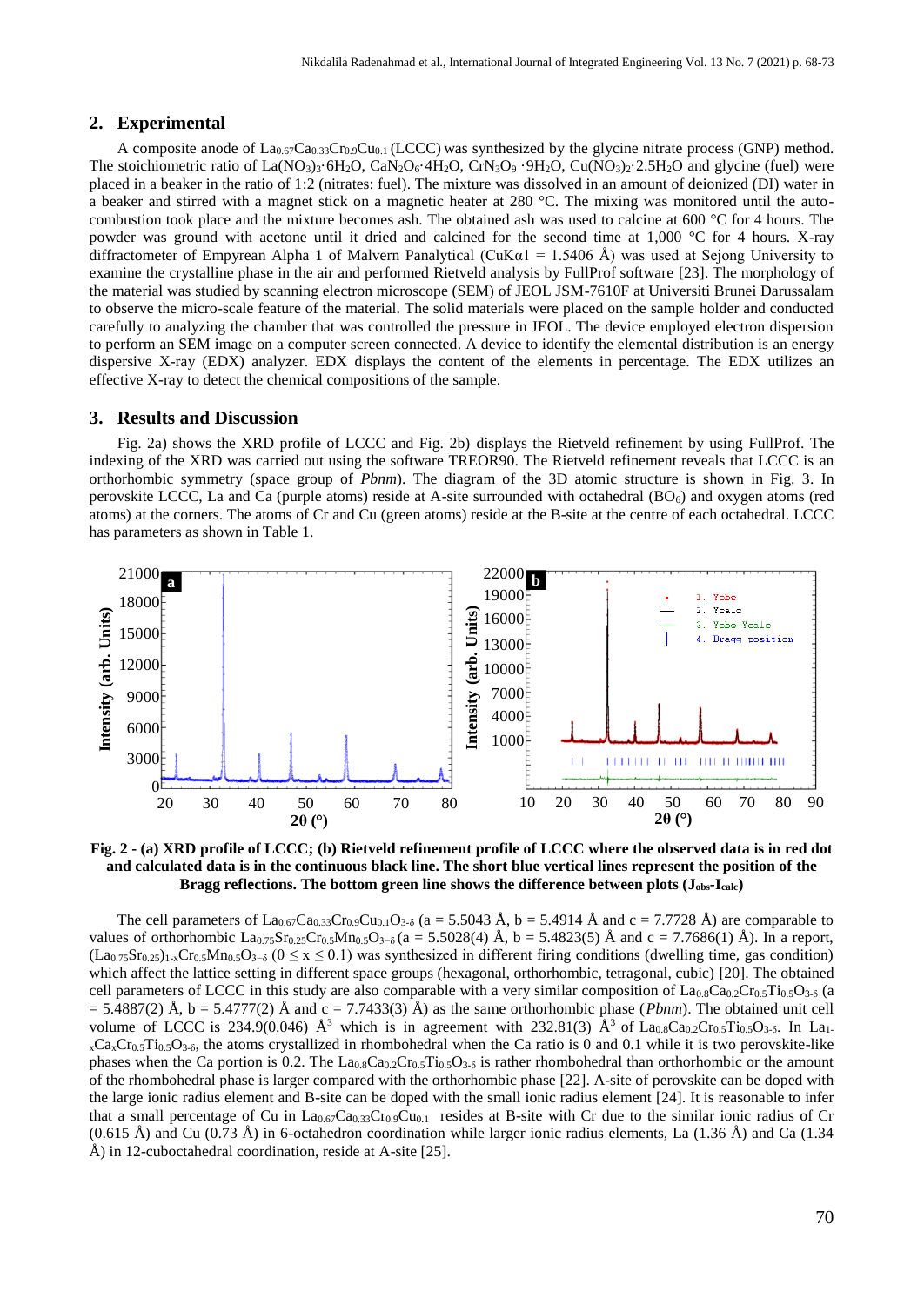Microstructure plays a very important role in the properties of the material. Fig. 4 shows the SEM image of the LCCC. The sample displays a porous feature as a requirement of the anode. In addition, the surface exhibited no visible crack which suggests the stability of the anode at the final sintering temperature of  $1,000 \degree C$ . In a complete fuel cell, the porosity in the electrode allows the fuel to transport through the hole and exchange electrons and ions at the surface of the material as equations (1)-(7). Electron transportation results in electricity generation. Therefore, anode or cathode is necessary to be porous while electrolyte is a dense layer. LCCC exhibits the well-connecting grains in the size of 1-3 μm. EDX analysis of the sample reveals the presence of La, Ca, Cr, Cu and O. The elemental compositions of LCCC are shown in Table 2 with the comparison between EDX source and formula source. The results from the EDX source are reasonably comparable to formula source values because X-ray is an effective medium to detect the elements of compounds accurately. The uses of X-Ray exist in XRD and EDX, this confirms that X-ray is the efficient media to identify the elements of the material. La, Cr and O are the main elements in perovskite  $(ABO<sub>3</sub>)$  hence the weight percentages are larger than Ca and Cu.



**Fig. 3 - Schematic 3D diagram of perovskite (ABO3) structure of LCCC which was drawn by Vesta software in (a) overall view; (b) top view; (c) front view**

| Table 1 - Summary of the Rietveld refinement results for La <sub>0.67</sub> Ca <sub>0.33</sub> Cr <sub>0.9</sub> Cu <sub>0.1</sub> O <sub>3-6</sub> using the space group <i>Pbnm</i> |  |  |  |  |  |  |  |  |  |  |  |
|---------------------------------------------------------------------------------------------------------------------------------------------------------------------------------------|--|--|--|--|--|--|--|--|--|--|--|
|---------------------------------------------------------------------------------------------------------------------------------------------------------------------------------------|--|--|--|--|--|--|--|--|--|--|--|

| <b>Parameters</b>             | <b>Detail</b>                 |  |  |
|-------------------------------|-------------------------------|--|--|
| Space group                   | Pbnm                          |  |  |
| Cell parameters               |                               |  |  |
| a                             | $5.504 \text{ Å}$             |  |  |
| h                             | 5.491 Å                       |  |  |
| $\mathcal{C}$                 | 7.773 Å                       |  |  |
| $alpha = beta = gamma$        | 90°                           |  |  |
| Volume                        | 234.945(6) $\AA^3$            |  |  |
| Density                       | 6.049 $g/cm^{3}$              |  |  |
| Atomic position $(x \ y \ z)$ |                               |  |  |
| La                            | 0.00051<br>0.01809<br>0.25000 |  |  |
| Ca                            | 0.00051<br>0.01809<br>0.25000 |  |  |
| Cr                            | 0.00000<br>0.50000<br>0.00000 |  |  |
| Cu                            | 0.00000<br>0.50000<br>0.00000 |  |  |
| O1                            | 0.49563<br>0.04517<br>0.25000 |  |  |
| O <sub>2</sub>                | 0.73652 0.31600<br>0.04523    |  |  |
| R-factors                     |                               |  |  |
| Rp                            | 17.0                          |  |  |
| Rwp                           | 12.1                          |  |  |
| Chi <sup>2</sup>              | 2.05                          |  |  |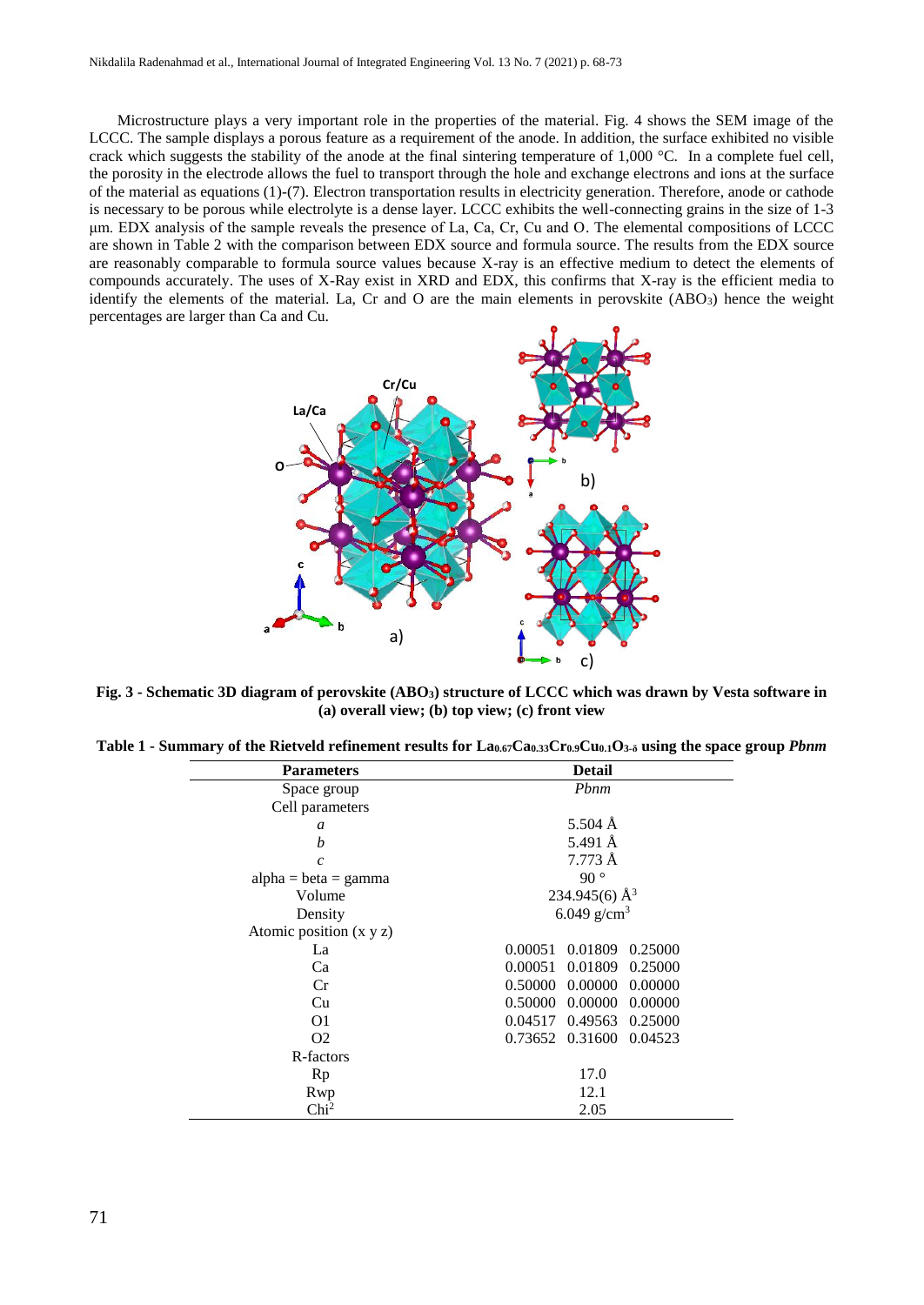# **4. Conclusion**

A novel perovskite-type anode,  $La_{0.67}Ca_{0.33}Cr_{0.9}Cu_{0.1}O_{3.5}$  (LCCC), has been successfully synthesized with glycine nitrate process (GNP) with a low calcination temperature of 1,000 °C. The XRD analysis and Rietveld refinement displayed that LCCC crystallized in orthorhombic, *Pbnm* space group. The cell parameters, volume and phase are similar to that of reported LaCaCr-based materials. This shows the promise of material to utilize as a Ni-free anode in solid oxide fuel cells especially when methane is used as fuel. Cu-doping in LCCC is expected to enhance the direct electrochemical oxidation which can prevent coke formation. SEM revealed that LCCC is a porous material with the grain size 1-3 μm which shows promise as an anode for SOFC application. The LCCC can be fabricated with electrolyte and cathode into a complete fuel cell and test the cell performance to examine the power density. The microstructure of the fuel cell can also be carried out to observe the cell before and after testing with carbon-containing fuel in case of coke formation investigation. The study of SOFC material with methane is interesting in terms of the use of alternative fuel to hydrogen since methane and other hydrogen-rich fuel can be accessed in biomass gasification or biogas. Therefore, the material development in SOFC is crucial in the future application of LCCC in syngas-fuelled SOFC.



**Fig. 4 - SEM image of La0.67Ca0.33Cr0.9Cu0.1O3-δ at magnification of 3,000**

| Formula wt % |
|--------------|
|              |
|              |
|              |
|              |
|              |
|              |
|              |

| Table 2 - Compositional distribution of La0.67Ca0.33Cr0.9Cu0.1O3-8 from EDX |  |  |  |
|-----------------------------------------------------------------------------|--|--|--|
|-----------------------------------------------------------------------------|--|--|--|

## **Acknowledgement**

N. Radenahmad is thankful to Universiti Brunei Darussalam for sponsoring the UBD graduate scholarship to do Ph.D. at Brunei Darussalam. It is thankful to Muhammad Saqib for the assistance at Sejong University and Dr. Md. Aminul Islam*,* Geological Sciences, UBD, for the access to SEM facility*.* This work was also partially funded from the research grant UBD/OVAORI/CRGWG(006)/161201.

#### **References**

- [1] Ahmed, A., Abu Bakar, M.S., Azad, A.K., Sukri, R.S., & Mahlia, T.M.I., (2018). Potential thermochemical conversion of bioenergy from Acacia species in Brunei Darussalam: A review. Renewable and Sustainable Energy Reviews, 82, 3060–3076
- [2] Radenahmad, N., Abdul Rahman, I.S., Haji Morni, N.A., & Azad, A.K., (2018). Acacia-Polyethylene Terephthalate Co- Gasification as Renewable Energy Resource. International Journal of Renewable Energy Research, 8(3), 1612–1620
- [3] Radenahmad, N., Morni, N.A.H., Ahmed, A., Abu Bakar, M.S., Zaini, J., & Azad, A.K., (2018). Characterization of rice husk as a potential renewable energy source. 7th Brunei International Conference on Engineering and Technology 2018 (BICET 2018), 30 (4 pp.)